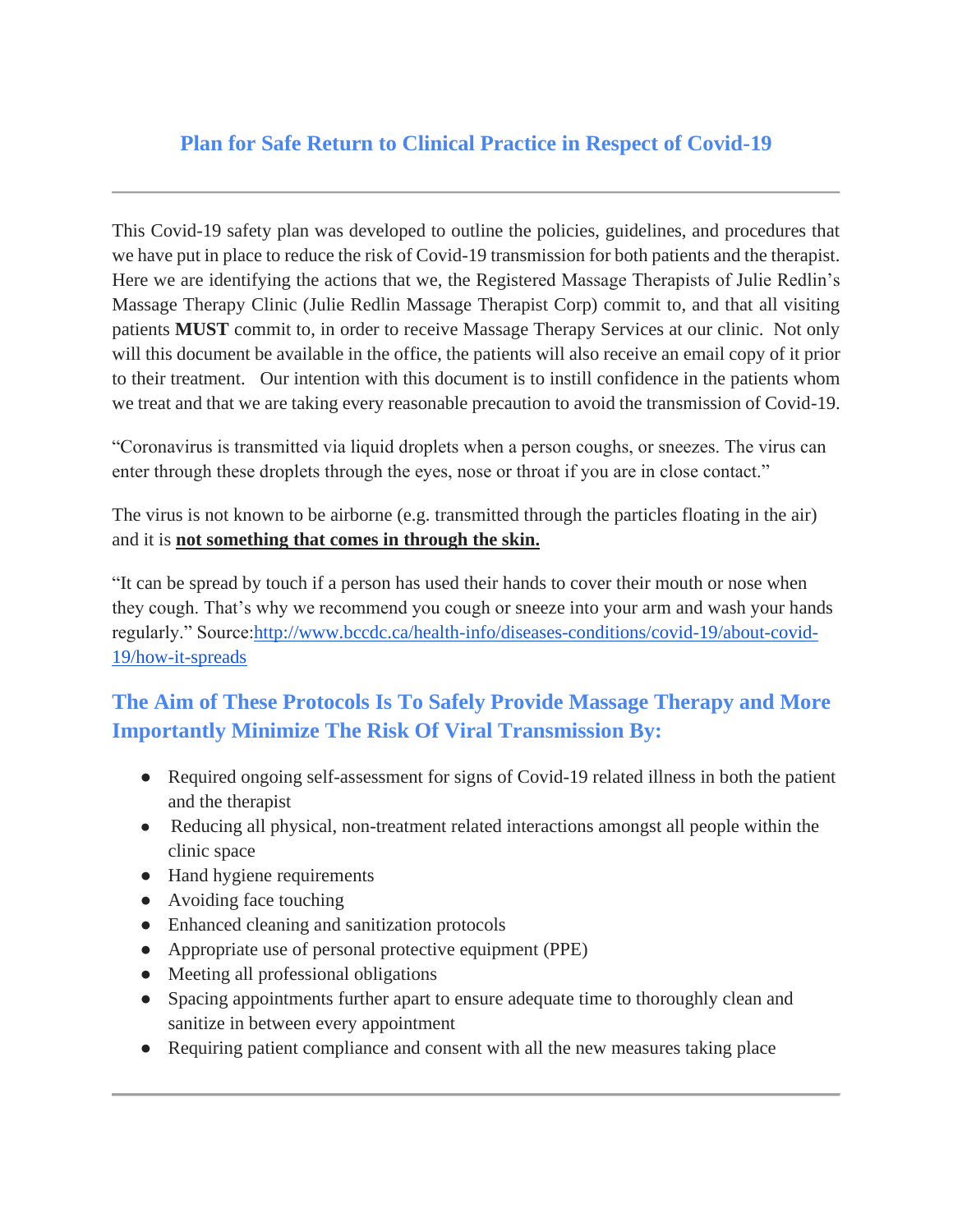## **Self-Assessment for Symptoms of Covid-19: For Patients & Therapist:**

Pre-screening at the time of booking, the day before treatment, and the day of the treatment is required.

Patients will be informed about their responsibilities at the time of booking. A notice will also be placed on the website. An email copy of these protocols will be sent to the patient prior to their appointment.

**One day prior to their booked appointment,** the patient will be required to complete the online BC COVID-19 Symptom Self-Assessment tool and they will be required to cancel their appointment if they experience any symptoms of Covid-19 (the cancellation fee in this case will be waived).

• The tool can be found here:<https://bc.thrive.health/covid19/en>

A therapist will contact the patient the day before their appointment to discuss the selfassessment tool and verify that it has been done by the patient. The patient must share their results with the therapist. The therapist will also be taking a self test on a daily basis and commits to cancelling all appointments if symptoms appear.

If there are no signs of COVID-19 by either therapist or patient, then the treatment can occur. If not, the treatment will be cancelled.

 If the patient shows up for their appointment and displays physical signs of illness the appointment will immediately be cancelled.

Symptoms of Covid-19 are similar to other respiratory illnesses and seasonal allergies. An appointment must be cancelled immediately if either the patient or the therapist presents with even mild symptoms that may be signs of Covid-19 including:

- Fever
- Cough
- Chills
- Shortness of breath
- Sore throat or pain with swallowing
- Stuffy or runny nose
- Loss of sense of smell
- Headache and muscle aches that are different or more frequent then your usual
- Fatigue
- Loss of appetite
- Diarrhea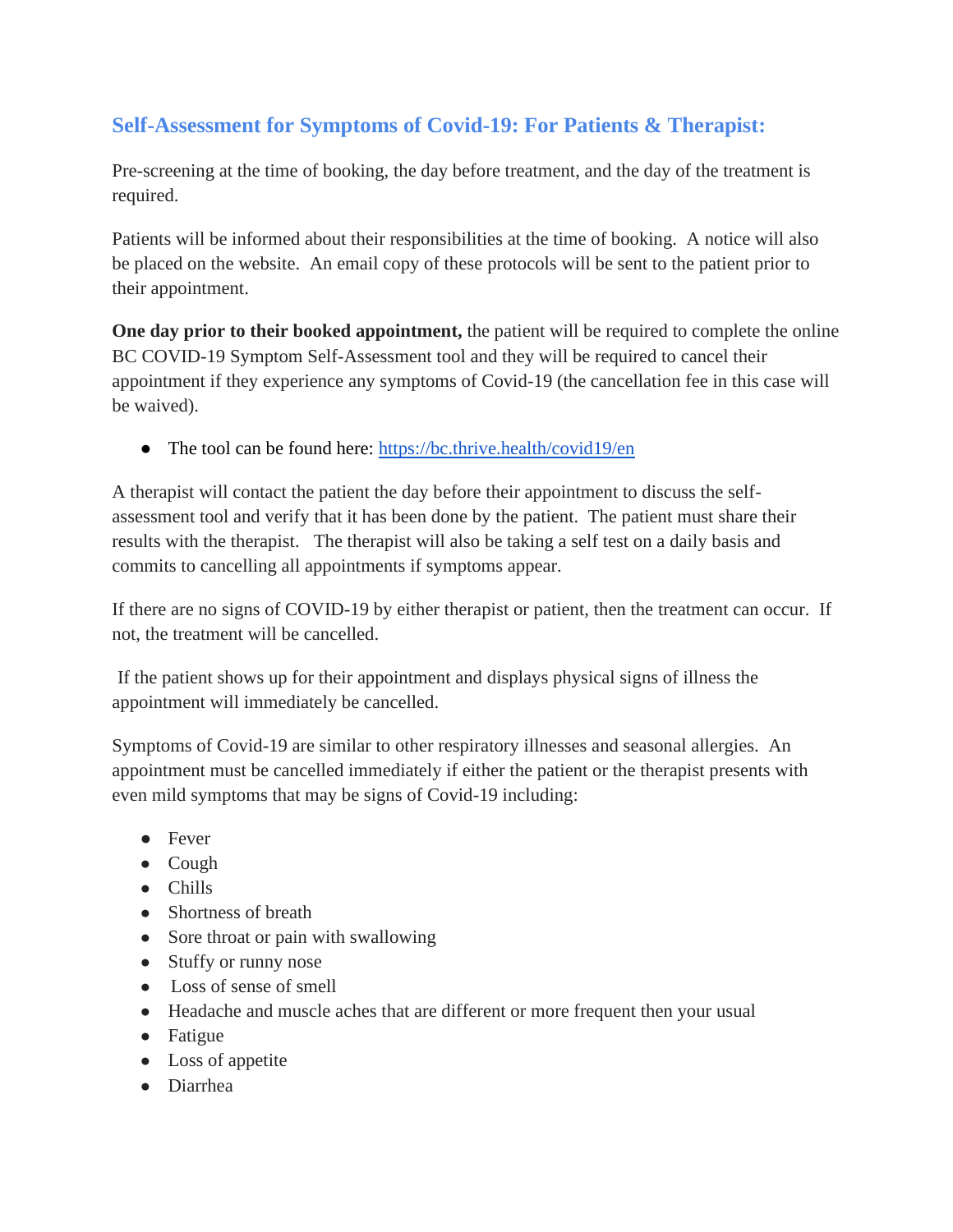- Abdominal Pain
- Nausea/vomiting

Covid-19 Symptoms may range from mild to severe. **Patients are required to cancel appointments if they experience what they determine to be 'just the sniffles', 'seasonal allergies', or 'just feeling under the weather' on the day of their appointment**.

The late cancellation fee will be waived if due to illness.

Patients must confirm that they have not been in contact with anyone displaying illness, or signs and symptoms of Covid-19 within 14 days prior to their treatment.

The patient will be required to sign an informed consent waiver with respect to Covid-19 prior **to every appointment.**

 As part of the informed consent waiver, patients must commit to understanding that while we have taken all possible measures to minimize the risk of viral transmission, the nature of Massage Therapy means that physical distancing is not possible in the treatment room.

Patients with high risk profiles and/or weakened immune systems should consider other alternatives for care and postpone treatment.

\_\_\_\_\_\_\_\_\_\_\_\_\_\_\_\_\_\_\_\_\_\_\_\_\_\_\_\_\_\_\_\_\_\_\_\_\_\_\_\_\_\_\_\_\_\_\_\_\_\_\_\_\_\_\_\_\_\_\_\_\_\_\_\_

### **Upon Arrival:**

Masks must be worn at all times within the clinic space. The patient is expected to provide their own mask and they must have it on before entering the clinic premises. If a patient does not show up with a mask, the therapist will provide them with a sanitized cloth mask upon arrival and they must put it on immediately. The patient will keep their mask on the entire time they are in the clinic space. If they received a cloth mask from the therapist, they will take it off at the exit door and place it in a container the therapist will provide upon leaving the clinic space.

Patients are asked to arrive on time and not early or late for appointments. If you arrive late you will only receive the time remaining in your appointment

The patient will wait in their car and will walk to **and wait outside the main clinic door 2 minutes prior to their appointment time**. The therapist will meet them there.

The patient will come alone into the clinic space unless required for mobility or personal assistance. Patients are not permitted to bring any other persons that are not deemed necessary. This is important to promote social distancing within the clinic space.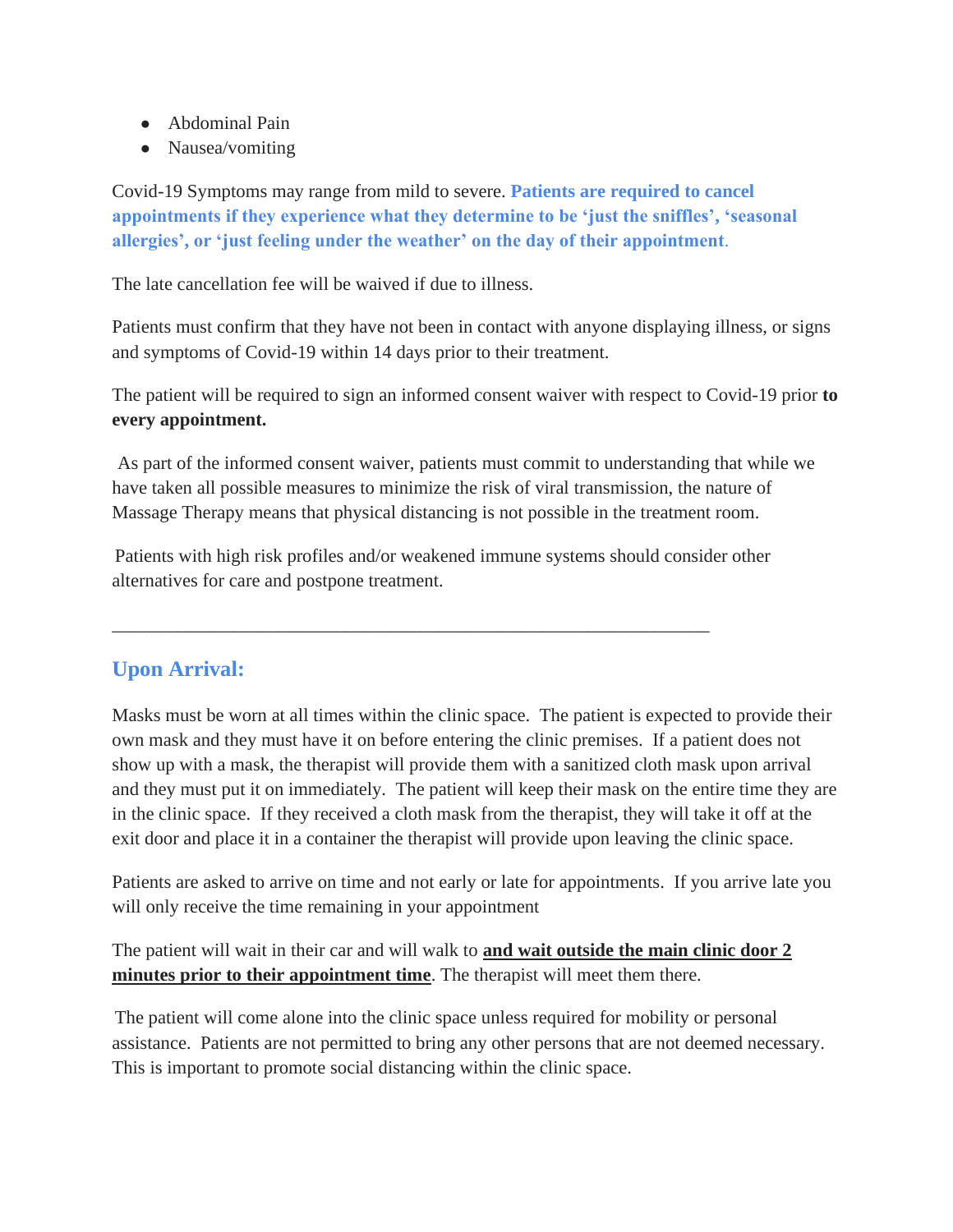The therapist and the patient will both maintain a space of 2 meters (6 feet) distance between each other in all clinic areas outside the treatment room.

- Patients are not permitted to lounge in the clinic reception area before or after the treatment
- If there are other people moving through the hallway we will stand aside and wait

The therapist will lead the patient directly to the washroom and follow the hand hygiene poster to thoroughly wash their hands for a minimum of 20 seconds. The therapist will also wash their hands for 20 seconds. We will also have hand sanitizer as an alternative. The restroom has been equipped with clean reusable cloths for drying hands, soap, a garbage can that opens with a foot pedal, and a container to put the used drying cloths in. The restroom will be disinfected a minimum of every 2 hours.

## **Within the Treatment Room:**

- The therapist will perform a quick Covid-19 screening test and get the patient to sign a consent form. If the patient is unwilling to sign the informed consent waiver the therapist will not provide the service.
- The treatment will be cancelled immediately if the patient does not meet the prescreening criteria upon physical presentation at the clinic.
- It is not possible to maintain physical distancing while in the treatment room.
- Both the patient and therapist must wear a mask. The therapist will put on a new sanitized cloth face mask in between every appointment. The therapist will wash hands thoroughly for at least 20 seconds between patients and before and after disinfecting spaces, and before donning PPE like facemasks. Gloves will be worn for disinfecting and can also be used during the treatment at the patients request OR at the therapists discretion.
- If the patient suffers from claustrophobia, they can take the mask off **ONLY** while lying face down and the therapist will secure a pillow case around the head rest which will hang and can catch droplets that the patient may exhale while face down. When the patient is ready to turn over onto their back or side they must put the mask on.
- Patients will be asked to keep all personal belongings within a plastic tote bin, which will be sanitized between patients. Patients are encouraged not to touch anything in the room that is not necessary.
- Kleenex tissues will be provided in case either the therapist or patient needs to scratch their eyes or nose and must be disposed of immediately in the provided garbage can.
- A plastic chair has been placed in the treatment room that is easily cleaned and sanitized.
- There is a new garbage can that has a foot pedal to open.
- As usual, all linen will be replaced with clean linen between every use, including blankets.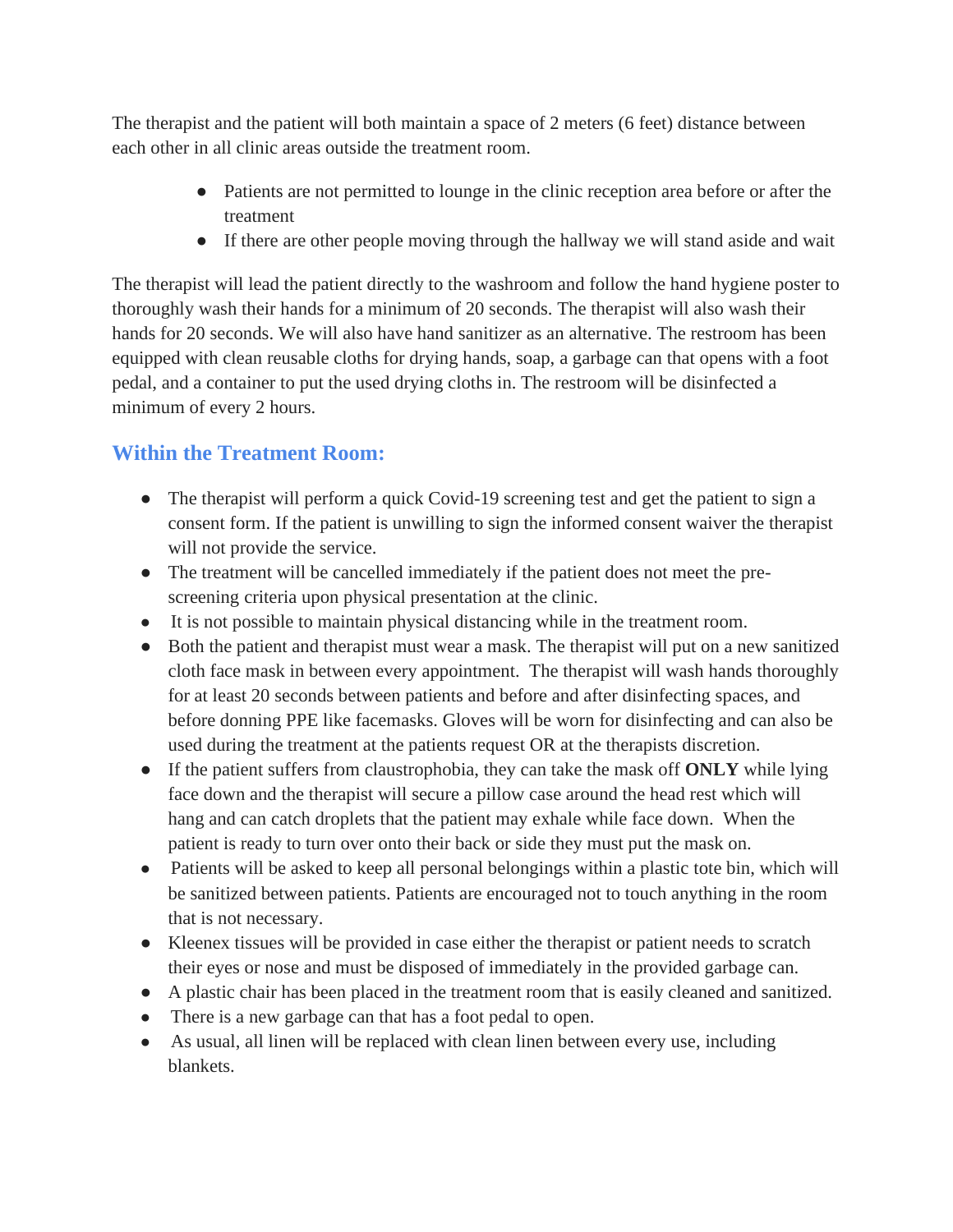- The therapist has created a cleaning and sanitizing log which will document each cleaning.
- Visibly soiled surfaces will be cleaned followed by use of a hospital grade disinfectant which is Canada Health Approved for use against Covid-19.
- All furniture, table, face rest, pillows will be disinfected between every use as well as ALL common high touch areas such as door knobs, electronic devices, oil and lotion bottles, tools, the therapist's trolley, patient's clothing bin, shelf unit, lap top etc..
- Anything that cannot be cleaned and sanitized between appointments has been removed.

Hot/Cold Stones have always had bleach added to the water to disinfect both the stones and the water. We follow the EPA -Environmental Protection Agency's standards and use the appropriate amount of bleach to kill all bacteria and viruses to the point that the water is safe to drink. We have been in contact with the EPA and the Center for Disease Control and they have assured us our standards are still adequate to kill Covid-19.

### **Payment Will Now Occur in The Treatment Room:**

Payment methods remain the same, we accept cash, cheques and etransfers. Please do your best to have the correct amount of cash. If paying by cheque, please fill it in before arriving for your treatment. If paying by etransfer please do so before coming in for your treatment. Please contact the office for details regarding etransfer set up if you wish to pay with that method. Our rates remain the same at:

- 30 min treatment=  $$62$
- 45 min treatment=\$89
- 60 min treatment=\$110 \*\*\*Receipts will be emailed at the end of the day.

#### **At the end of a treatment the patient must enter the washroom and wash their hands again before leaving.**

### **Professional Obligations and Risks in Receiving Treatment:**

In the event that the therapist develops COVID-19 symptoms:

- The therapist will immediately call public health at 8-1-1 to report and provide any necessary information and request testing.
- The therapist will immediately self-isolate. If testing is granted:
- All Massage Therapy appointments will be cancelled, and the therapist will cease to provide services until test results are returned negative.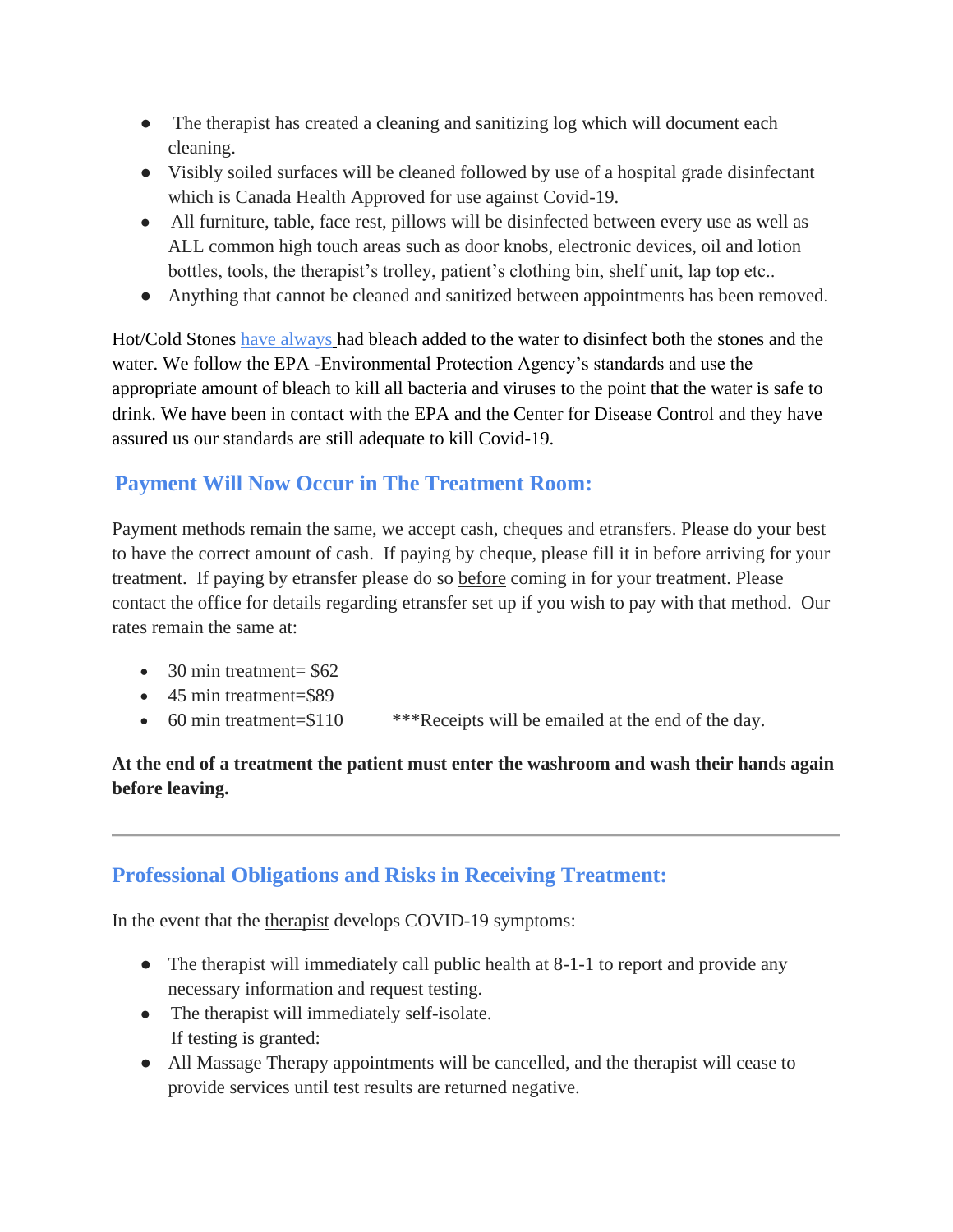● If testing proves positive the therapist will follow Public Health directives in informing patients that she treated over the previous 14 days about the potential of transmission.

If testing is not granted:

- All Massage Therapy appointments will be cancelled and the therapist will cease to provide services for a minimum of 10 days beyond the onset of symptoms, and/or until symptoms cease.
- The therapist is following all the health and safety guidelines outlined by the Registered Massage Therapists Association of BC, the College of Massage Therapists of BC, and the Provincial Health Officer. The therapist is taking all reasonable precautions to clean and disinfect everything in the clinic space.

In the event that a patient tests positive for Covid-19 and has been to an appointment at the therapists clinic within 14 days prior to diagnosis

The patient will contact the therapist and inform her of the positive test results and possible transmission of the virus immediately.

## **Asymptomatic Spreaders, Other Important Information and High-Risk Patients:**

Asymptomatic transmission of Covid-19 is an unavoidable risk of practice until we've acquired herd immunity, until there is an effective treatment, or a vaccine is developed against Covid-19.

We have protocols in place to help mitigate the risks in developing Covid-19 as outlined in this document.

Massage Therapy treatment takes place in an enclosed space where the therapist and patient are unable to socially distance for times that can range from 30-90 minutes. RMTs will interact with as relatively small number of patients during a single workday.

No form of hands on treatment is risk free. Even if the patient and Massage Therapist appear well and abide by all the recommended procedures and protocols listed by the CMTBC, British Columbia Provincial Health Officer, BC Centre for Disease Control and RMTBC, Worksafe B.C., there is still a risk of transmission of Covid-19, even though it is a reduced risk. Masks act as a barrier to help prevent the therapist and patient from spreading tiny droplets to each other but masks are not 100% reliable in doing so.

Booking and receiving an appointment with the therapist requires the patient to sign a waiver of consent. If the patient refuses to sign unfortunately no treatment will be provided.